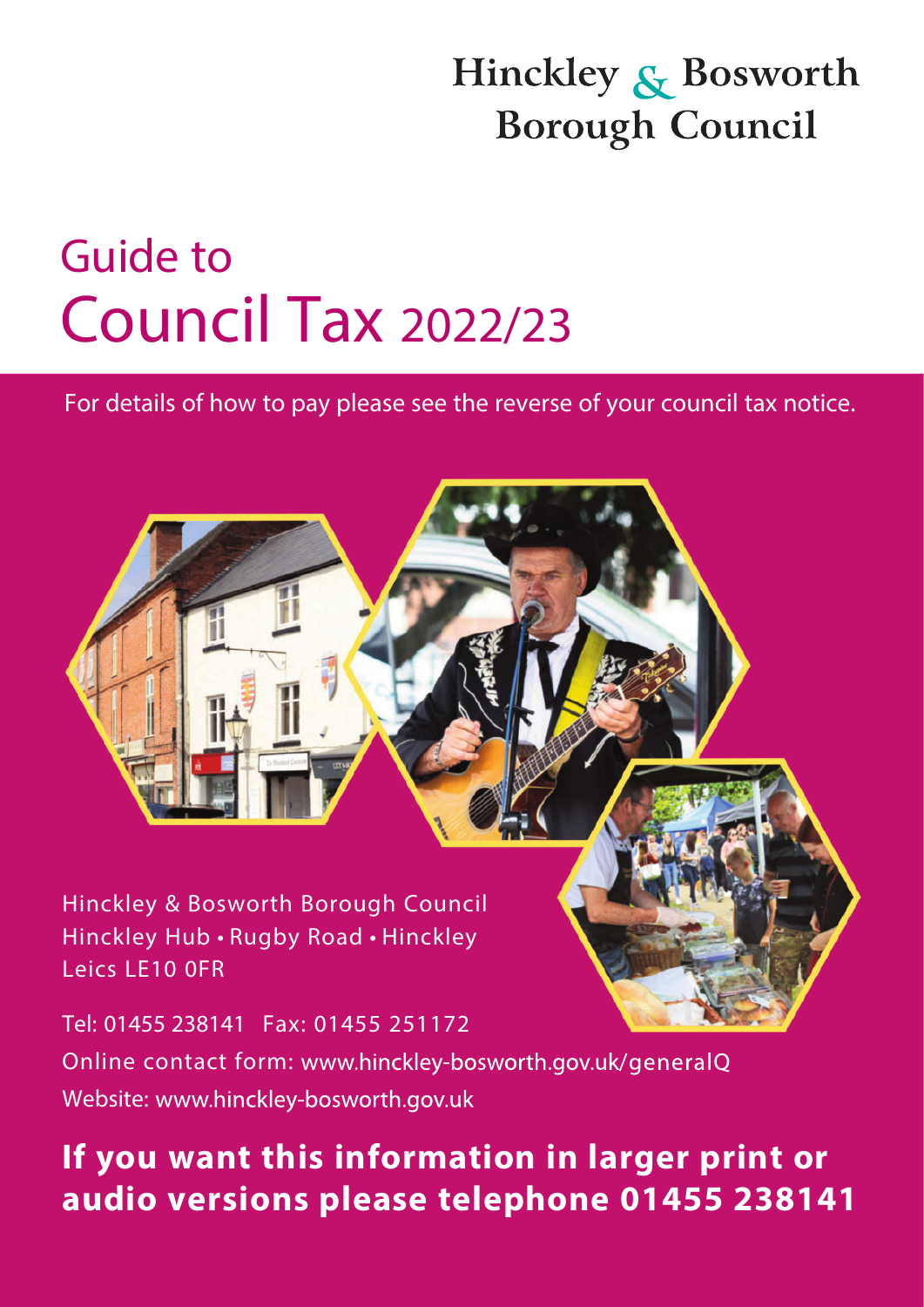# Guide to **Council Tax**

## What is Council Tax?

Each year the Government expects local authorities to raise money to help pay for the cost of providing local services. Some of this money comes from residents of the borough and is collected by the council in the form of council tax.

## Where does the money go?

The money we collect from you is not all for Hinckley and Bosworth Borough Council. **In fact we keep only 7.3p in every pound**. The rest of the money is collected by us on behalf of a number of other authorities who also provide services in your area. These are:

- Leicestershire County Council
- Combined Fire Authority
- Police & Crime Commissioner for Leicestershire
- Local parish councils

In addition to the money collected from council tax payers we also receive:

- government grants
- rates paid by businesses
- fees, charges and other income

#### **HOW EVERY POUND COLLECTED IS DISTRIBUTED**



#### Paying council tax over 12 months

Council tax instalments can now be spread over 12 months instead of 10. Following your request the number of payments will be dependant on the number of months remaining in the financial year. Your request for 12 monthly instalments will automatically apply to the next financial year. If you would like to pay your council tax over 12 instalments please email your request detailing your name, address and reference number to **revenues@hinckley-**

#### **bosworth.gov.uk**

or contact the Customer Services Team on **01455 238141**.

## Council tax, benefits and business rates online

Once registered, customers will be able to view their own council tax account, benefit claim or business rates account online. You can register online at the following website www.hinckley-bosworth.gov.uk/paperfree

## Council tax appeals

If you do not agree with the band for your home and you wish to make an appeal please contact the Valuation Office.

Tel: 03000 501501

For further information regarding banding appeals see the Valuation Office website https://www.gov.uk/council-tax-bands or visit our website www.hinckley-bosworth.gov.uk

 **Hinckley & Bosworth BC - 7.3p**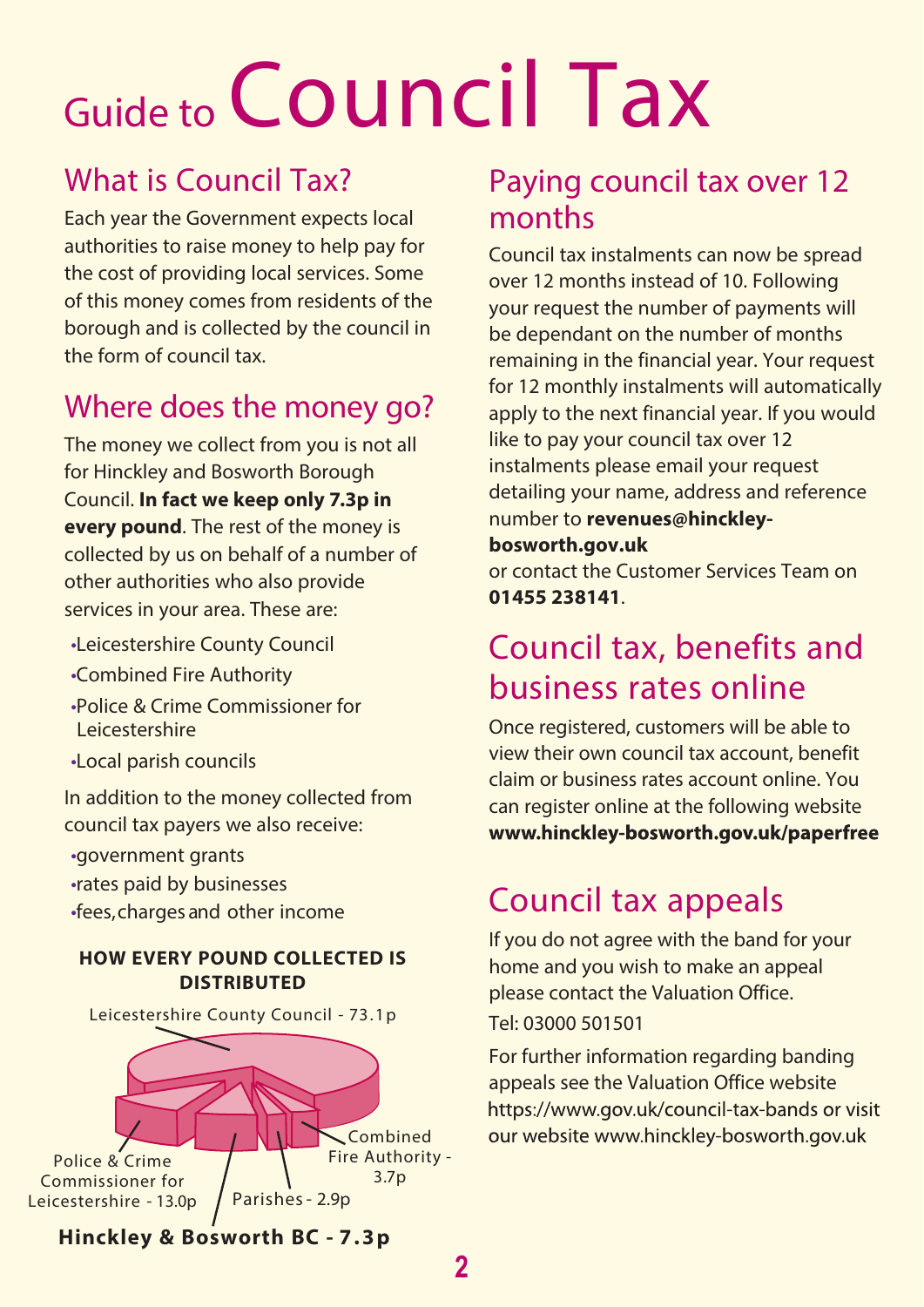## Other appeals

If you wish to appeal against any other matter regarding your council tax please do so in writing to the Council Tax Team.

If you are appealing against any matter regarding your council tax, you should continue to pay your original council tax bill whilst your appeal is outstanding. Any overpayment will be refunded to you or offset against any outstanding balance.

## Discounts and exemptions

Council tax assumes there are at least 2 adults living in the home. If you live on your own you are entitled to a 25% discount.

Discounts on empty and furnished properties:

**1) Properties that are in need of, or undergoing major repair work or structural alteration** -

These properties will be entitled to a 50% discount from council tax for up to twelve months.

**2) Properties that are unoccupied and unfurnished** -

These properties will be entitled to a one month discount of 100%.

#### **3) Annexe discount** -

Annexes meeting certain criteria will be entitled to a 50% discount. To qualify for a discount the annexe must be occupied by a relative of the person liable to pay council tax on the main home or if it is unoccupied the annexe must be being used as part of the main home. If you wish to apply we will send you an application form.

**NB - Properties that are unoccupied and furnished do not receive a discount. A full charge will apply.** 

**From 1 April 2020 properties that are empty and unfurnished for more than two years will now be subject to an additional charge for empty homes premium. Further information regarding this can be found at: <https://www.hinckley>bosworth.gov.uk/counciltax**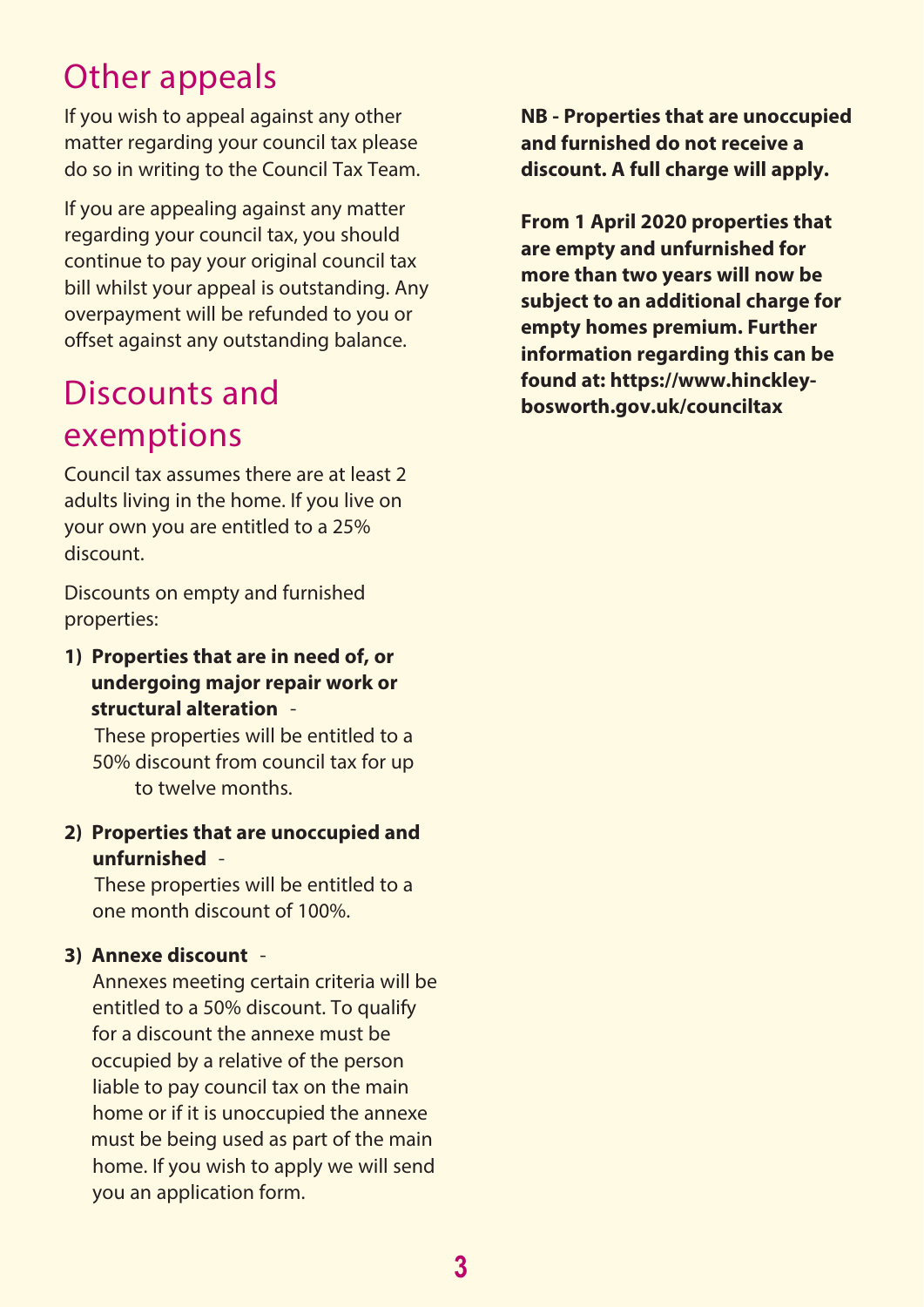#### **Some properties may be exempt from council tax and the following is a broad description.**

| Class <sup>1</sup> | <b>Unoccupied properties</b>                                                                                    | Entitlement                             |
|--------------------|-----------------------------------------------------------------------------------------------------------------|-----------------------------------------|
| B                  | Owned by a charity                                                                                              | Up to 6 months                          |
| D                  | Left empty by someone who has gone to<br>prison                                                                 |                                         |
| Е                  | Previously occupied by a person in permanent<br>residential care                                                |                                         |
| F                  | Waiting for probate or letters of<br>administration to be granted                                               | Up to 6 months after probate is granted |
| G                  | Empty because occupation is forbidden by law                                                                    |                                         |
| н                  | Waiting to be occupied by a minister of<br>religion                                                             |                                         |
|                    | Left empty by someone who has moved to<br>receive personal care by reason of old age,<br>disablement or illness |                                         |
| J.                 | Left empty by someone who has moved to<br>provide personal care to<br>another person                            |                                         |
| Κ                  | Owned by a student and last occupied by a<br>student                                                            |                                         |
| L                  | Subject to a Repossession Order                                                                                 |                                         |
| Q                  | The responsibility of a bankrupt's trustee                                                                      |                                         |
| R                  | A site for a caravan, mobile home or mooring                                                                    |                                         |
| т                  | Granny annexes or similar type of property                                                                      |                                         |

| <b>Class</b> | Occupied properties                                                                        |
|--------------|--------------------------------------------------------------------------------------------|
| M/N          | All the residents are students                                                             |
|              | Used for UK armed forces accommodation                                                     |
| p            | At least one liable person is a member of a visiting force                                 |
| S            | All residents are less than 18 years old                                                   |
| U            | All residents are severely mentally impaired                                               |
| V            | At least one liable person is a foreign diplomat                                           |
| W            | It is annexed to a family home and occupied by that family's elderly or disabled relatives |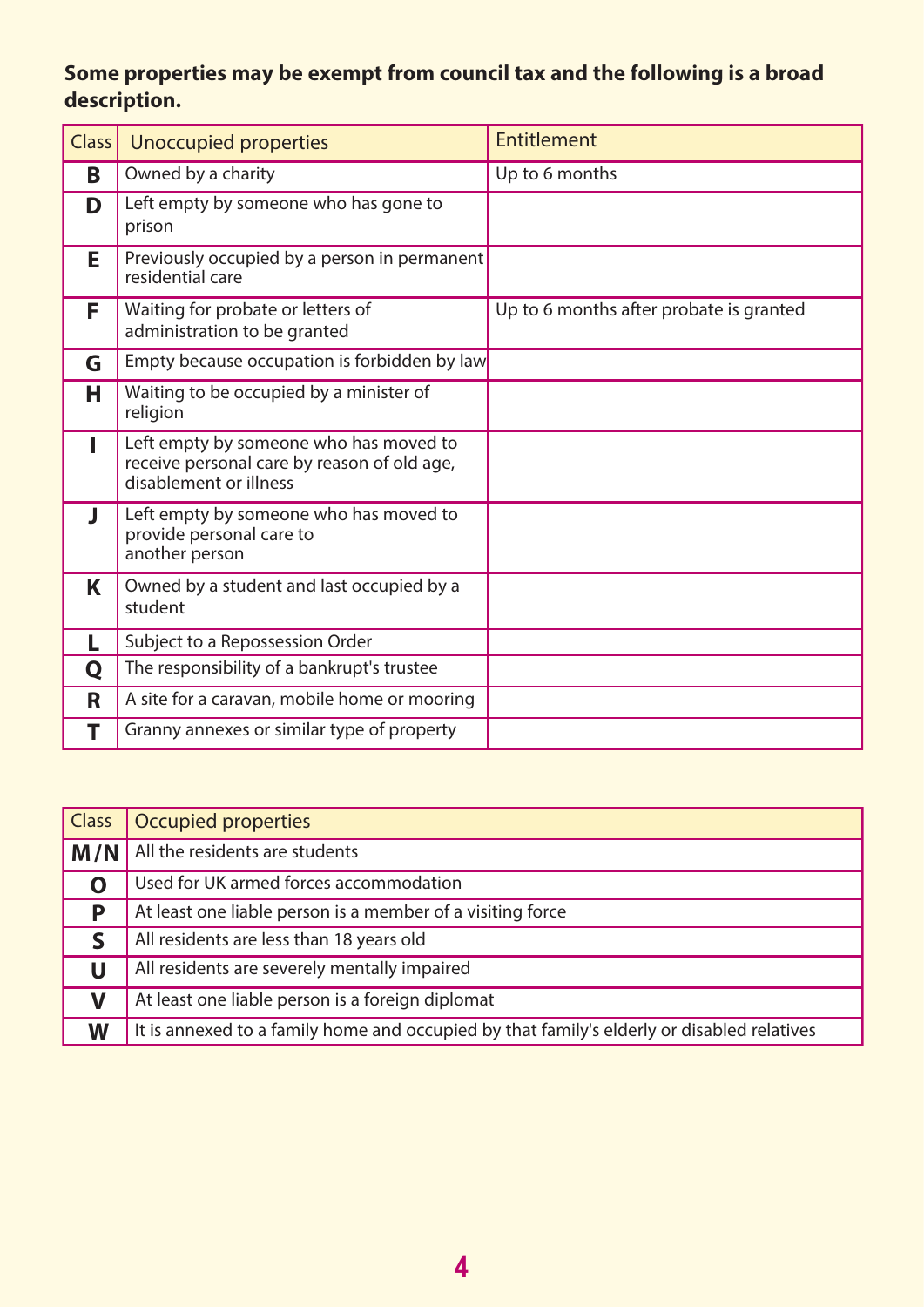If you think you may be entitled to a<br>discount or may be exempt please contact discount or may be exempt please contact the council tax section on 01455 238141.

If you receive a discount/exemption then you must tell the council tax section within 21 days of any change of circumstances which affects your entitlement.

If the property remains unoccupied and unfurnished after any exemption expires then it will attract a 100% council tax charge.

If the property remains empty for more than two years you will now be subject to an additional charge for empty homes premium.

#### How to pay

Please see the details on the reverse of your bill.

#### Council tax support scheme

If you are under state pension age you will have to pay some of your council tax. If you are working age the maximum amount you will have to pay is 12%. **It is important that you contact us as soon as you receive your Demand Notice, if you need help and advice on how to pay your charge**.

**IMPORTANT NOTE: All changes in circumstance should be reported within a month of the change occurring. Failure to do this will be dealt with as an act of Fraud.** 

## your rent and council tax?

www.hinckley-bosworth.gov.uk. If you would like to check if you would be entitled to any assistance please call the Benefits Section on 01455 238141 or check out our website for more information at

On our website we have a benefits calculator so you can work out your entitlement without having to reveal any of your income to a third party. It will not ask for your name or your address, you just put in details of your income and within a few minutes you will know whether you are entitled to any help with your rent and council tax bills.

#### **Claim what is rightfully yours!**

#### Have your circumstances changed?

If you receive benefits, you must inform the benefits section at Hinckley and Bosworth Borough Council immediately of any change in your or your household's circumstances which may affect your benefit entitlement. Advising another Government department, such as the Department for Work and Pensions or the Inland Revenue, does not mean that we will be notified of your changes.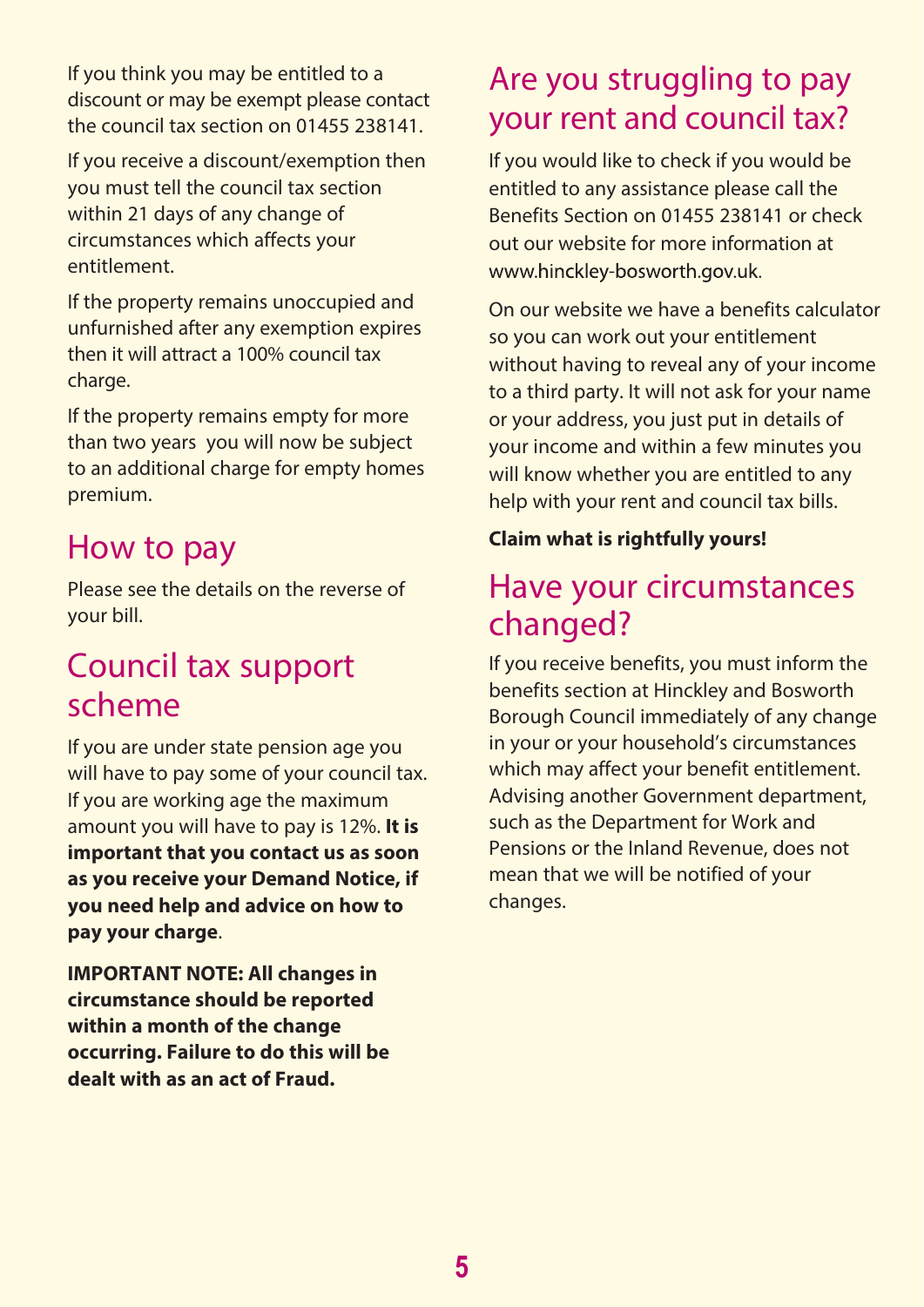### **BENEFIT FRAUD**

We are committed to fighting fraud in your area but want your help, so if you suspect that someone may be claiming benefits that they're not entitled to, please call the National Benefit Fraud Hotline on

## **0800 854 440**

or use the DWP website https://www.gov.uk/report-benefit-fraud or write to **NBFH, PO Box 224, Preston, PR1 1GP** 

## FAQ's

#### **I want to set up a Direct Debit to pay my council tax / business rates.**

You can set up a Direct Debit using the instruction within this leaflet. Alternatively telephone customer services on 01455 238141 who will arrange this without the need to complete any paperwork. You can also set up a Direct Debit online at www.hinckley-bosworth.gov.uk

#### **My bill states I pay by Direct Debit do I need to do anything?**

No - the payments will automatically be taken from your account on the dates shown on your bill.

#### **I have received a council tax bill and I don't understand why the amounts have changed?**

There may be various reasons why the amounts have changed. Your entitlement to a discount or Council Tax Support may be different. If it is not clear from your bill or the accompanying letter please contact customer services.

#### **My bill says I'm in a special expense area. What does that mean?**

 'special expenses' to the Borough Council. **6** An urban area such as Hinckley does not have a Parish Council therefore the Borough Council takes on this role. Residents in other areas of the Borough pay their Parish Council for certain services and residents of Hinckley pay

## Citizens Advice Bureau

 confidential. Contact the CAB for impartial and independent advice which is free and

Advice line: 0300 3302111. These advice lines are open from Monday to Friday from 9am to 4pm

Citizens Advice Leicestershire website (leicscab.org.uk)

#### **I want to let you know about a change of address/change in occupancy.**

Please contact customer services or you can log onto www.hinckley-bosworth.gov.uk and complete an on-line form.

#### **What is an applicable amount?**

This is a weekly figure set by the Government and represents the basic living needs of the customer and family. All authorities will use this amount when calculating entitlement to benefit.

#### **I have received my Council Tax Support award letter and the amount of savings (capital) quoted is different to the amount I now have in my account(s).**

The figures used in the calculation will be based upon the amount of savings you had when you last applied. If you are of working age savings below £6,000 will not be taken into account when assessing entitlement. This figure is £10,000 in respect of pensioners.

#### **The state retirement pension/welfare benefit amount shown on my benefit award letter is not quite what I receive.**  Most DWP benefits are increased by a certain percentage each year which we work out for the new financial year. If your figure is not accurate please bring in your pension/benefit award letter so that we may adjust our records.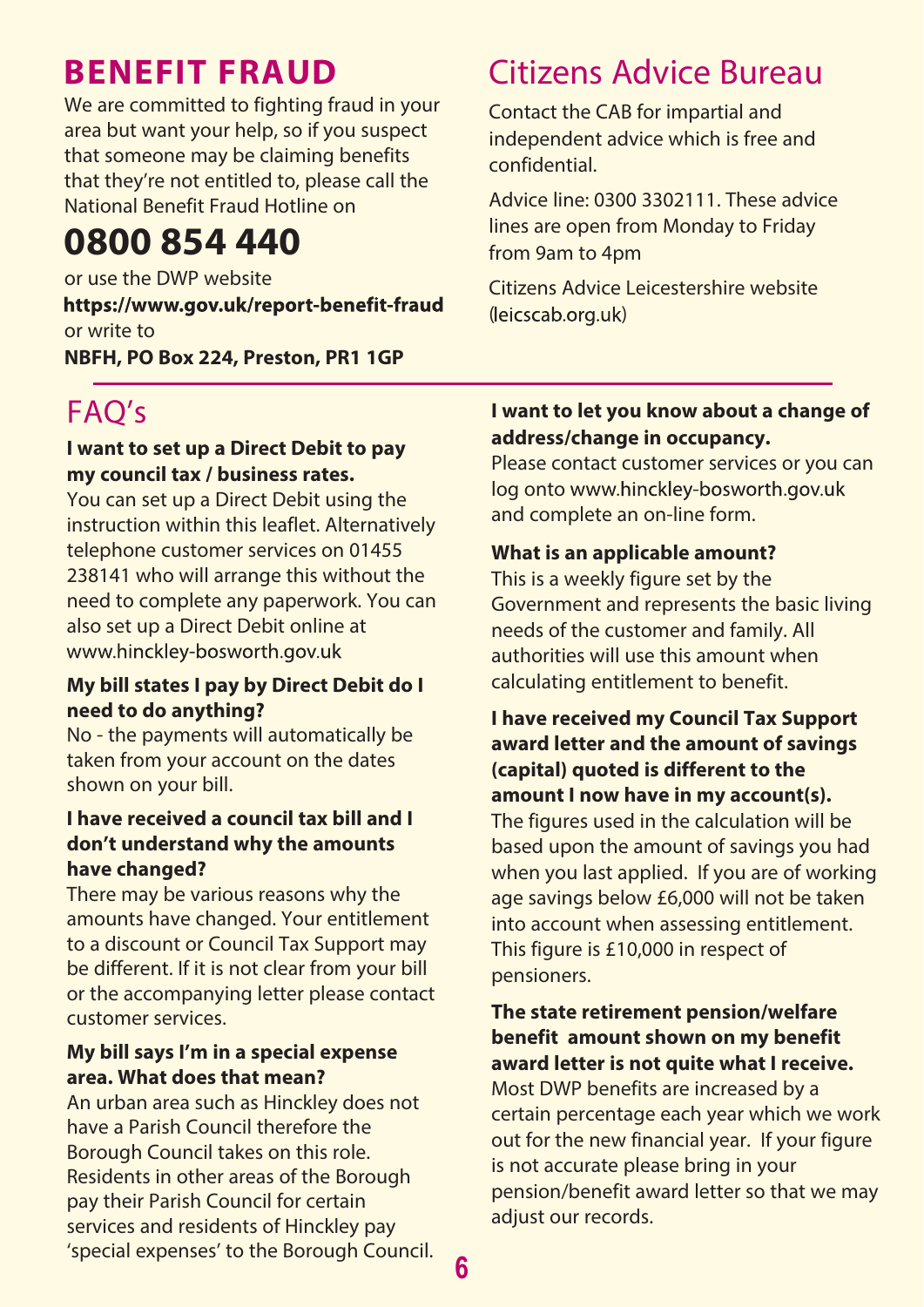## How we will use your information

Your information will be used so that we can administer your account and collect Council Tax from you in accordance with the Local Government Finance Act 1992. Under Article 6(1) (e) of the General Data Protection Regulations, we are permitted to use data for our tasks. It will be used by Hinckley & Bosworth Borough Council and our partners to deliver and fulfil our statutory duties. We will not disclose any personal information to any other third parties unless required or allowed to do so by law. Read more about how we use personal data on our privacy notice page: <https://www.hinckley-bosworth.gov.uk/privacy>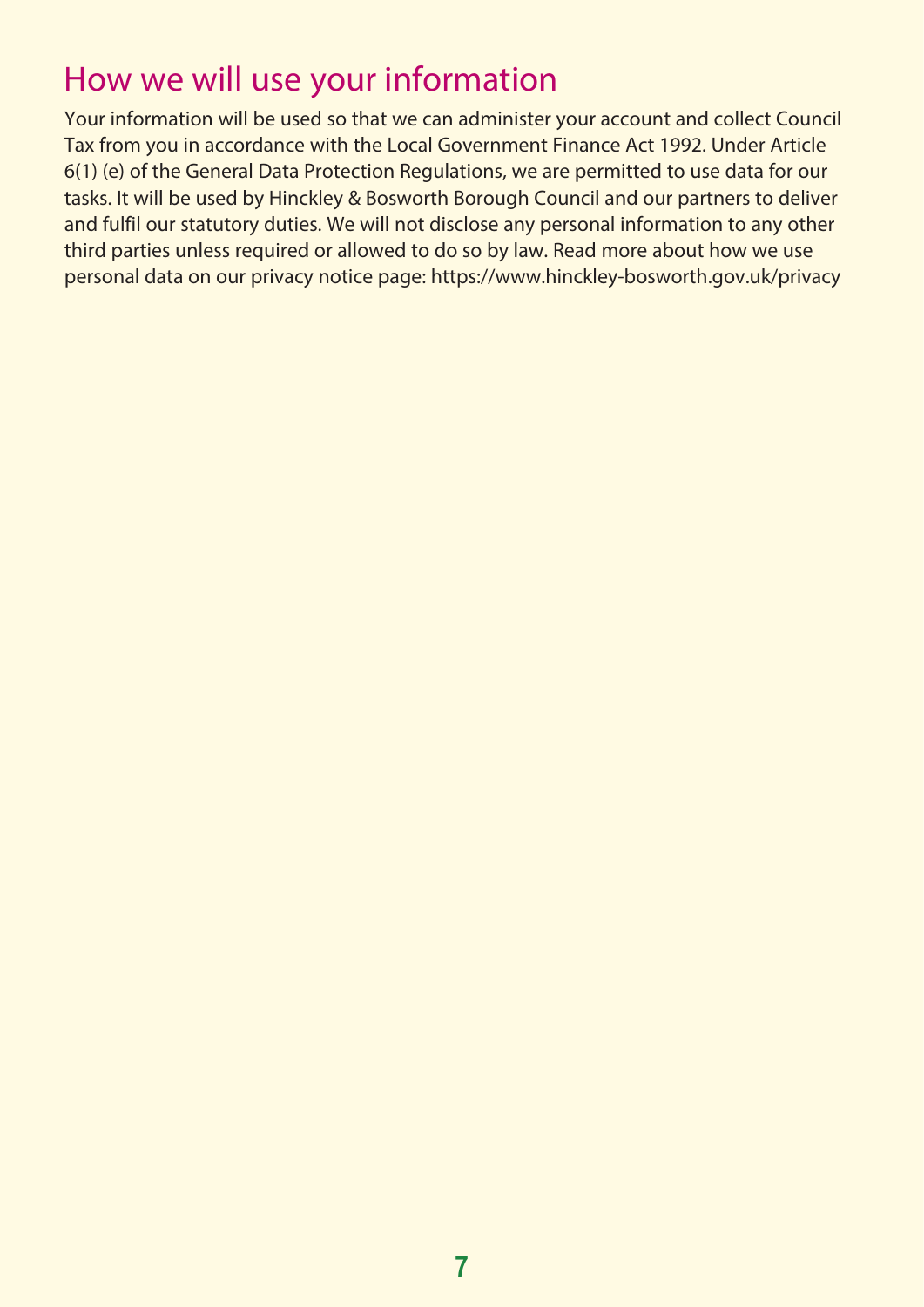## Paying by Direct Debit

normal working hours and provide your bank or building society details i.e. account name, number and sort-code and (subject to certain safeguards) be immediately set up for this payment option without completing any paperwork. **Easy to Arrange** - To start paying Direct Debit is simple, just complete and return the instruction below. We will inform your bank or building society to set up the arrangement . Alternatively, you can telephone our customer services team on 01455 238141 during

**DIRECT** Debit

#### **The Direct Debit Guarantee**

- This Guarantee is offered by all Banks and Building Societies that accept instructions to pay Direct Debits.
- • If there are any changes to the amount, date or frequency of your Direct Debit, Hinckley & Bosworth Borough Council will notify you 10 working days in advance of your account being debited or as otherwise agreed. If you request Hinckley & Bosworth Borough Council to collect a payment, confirmation of the amount and date will be given to you at the time of the request.
- • If an error is made in the payment of your Direct Debit, by Hinckley & Bosworth Borough Council or your Bank or Building Society, you are entitled to a full and immediate refund of the amount paid from your Bank or Building Society.
- If you receive a refund you are not entitled to, you must pay it back when Hinckley & Bosworth Borough Council asks you to.
- You can cancel a Direct Debit at any time simply contacting your Bank or Building Society. Written confirmation may be required. Please also notify us.

| Instruction to your Bank or Building Society to pay by Direct Debit                                                                                                                                                                          |                                                                                                                                                                                                                                                  |                                                                                                                                                                                                              |                    |  |           |  |          |                                           |                                               |  |
|----------------------------------------------------------------------------------------------------------------------------------------------------------------------------------------------------------------------------------------------|--------------------------------------------------------------------------------------------------------------------------------------------------------------------------------------------------------------------------------------------------|--------------------------------------------------------------------------------------------------------------------------------------------------------------------------------------------------------------|--------------------|--|-----------|--|----------|-------------------------------------------|-----------------------------------------------|--|
| Please fill in the form and send it to:                                                                                                                                                                                                      |                                                                                                                                                                                                                                                  |                                                                                                                                                                                                              |                    |  |           |  |          | <b>Originator's Identification Number</b> |                                               |  |
| PO Box 10004, Hinckley, Leicestershire LE10 9EJ                                                                                                                                                                                              | Hinckley & Bosworth Borough Council, The Leicestershire Partnership,                                                                                                                                                                             |                                                                                                                                                                                                              | 9                  |  | 9 59 9 8  |  |          |                                           |                                               |  |
| Name & full postal address of your Bank or Building Society                                                                                                                                                                                  |                                                                                                                                                                                                                                                  |                                                                                                                                                                                                              |                    |  |           |  |          | <b>Local Authority Reference Number</b>   |                                               |  |
| <b>To: The Manager</b>                                                                                                                                                                                                                       | <b>Bank/Building Society</b>                                                                                                                                                                                                                     |                                                                                                                                                                                                              |                    |  |           |  |          |                                           |                                               |  |
| <b>Address</b>                                                                                                                                                                                                                               |                                                                                                                                                                                                                                                  | <b>Instruction to your Bank or Building Society</b><br>Please pay Hinckley & Bosworth Borough Council<br>Direct Debits from the account detailed in this<br>instruction subject to the safeguards assured by |                    |  |           |  |          |                                           |                                               |  |
| the Direct Debit Guarantee. I understand that this<br>instruction may remain with Hinckley & Bosworth<br><b>Name(s) of Account Holder(s)</b><br>Borough Council and, if so, will be passed<br>electronically to my bank or building society. |                                                                                                                                                                                                                                                  |                                                                                                                                                                                                              |                    |  |           |  |          |                                           |                                               |  |
| <b>Branch Sort Code</b>                                                                                                                                                                                                                      |                                                                                                                                                                                                                                                  | Signature(s)                                                                                                                                                                                                 |                    |  |           |  |          |                                           |                                               |  |
| <b>Bank/Building Society account number</b>                                                                                                                                                                                                  |                                                                                                                                                                                                                                                  | <b>Date</b>                                                                                                                                                                                                  |                    |  |           |  |          |                                           |                                               |  |
|                                                                                                                                                                                                                                              | FOR HINCKLEY & BOSWORTH BOROUGH COUNCIL OFFICIAL USE ONLY.<br>This is not part of the instruction to your bank or building society. However, the information is required by<br>Hinckley & Bosworth Borough Council. Please complete accordingly. |                                                                                                                                                                                                              |                    |  |           |  |          |                                           |                                               |  |
| <b>Name &amp; Address</b>                                                                                                                                                                                                                    |                                                                                                                                                                                                                                                  |                                                                                                                                                                                                              |                    |  |           |  |          |                                           |                                               |  |
|                                                                                                                                                                                                                                              |                                                                                                                                                                                                                                                  |                                                                                                                                                                                                              |                    |  |           |  |          |                                           |                                               |  |
|                                                                                                                                                                                                                                              |                                                                                                                                                                                                                                                  |                                                                                                                                                                                                              |                    |  |           |  |          |                                           | Hinckley & Bosworth<br><b>Borough Council</b> |  |
|                                                                                                                                                                                                                                              |                                                                                                                                                                                                                                                  |                                                                                                                                                                                                              | Postcode           |  |           |  |          |                                           |                                               |  |
| Payment Frequency, tick the appropriate box, with monthly there is a choice of 1st, 15th or 28th of the month.                                                                                                                               |                                                                                                                                                                                                                                                  |                                                                                                                                                                                                              |                    |  |           |  |          |                                           |                                               |  |
| Monthly -<br>1st                                                                                                                                                                                                                             | 15 <sub>th</sub>                                                                                                                                                                                                                                 | 28 <sub>th</sub>                                                                                                                                                                                             | <b>Half yearly</b> |  |           |  | Annually |                                           |                                               |  |
| Do you want to pay over 10 months or 12 months? (please tick box)                                                                                                                                                                            |                                                                                                                                                                                                                                                  |                                                                                                                                                                                                              |                    |  | 10 months |  |          | 12 months                                 |                                               |  |
|                                                                                                                                                                                                                                              |                                                                                                                                                                                                                                                  | 8                                                                                                                                                                                                            |                    |  |           |  |          |                                           |                                               |  |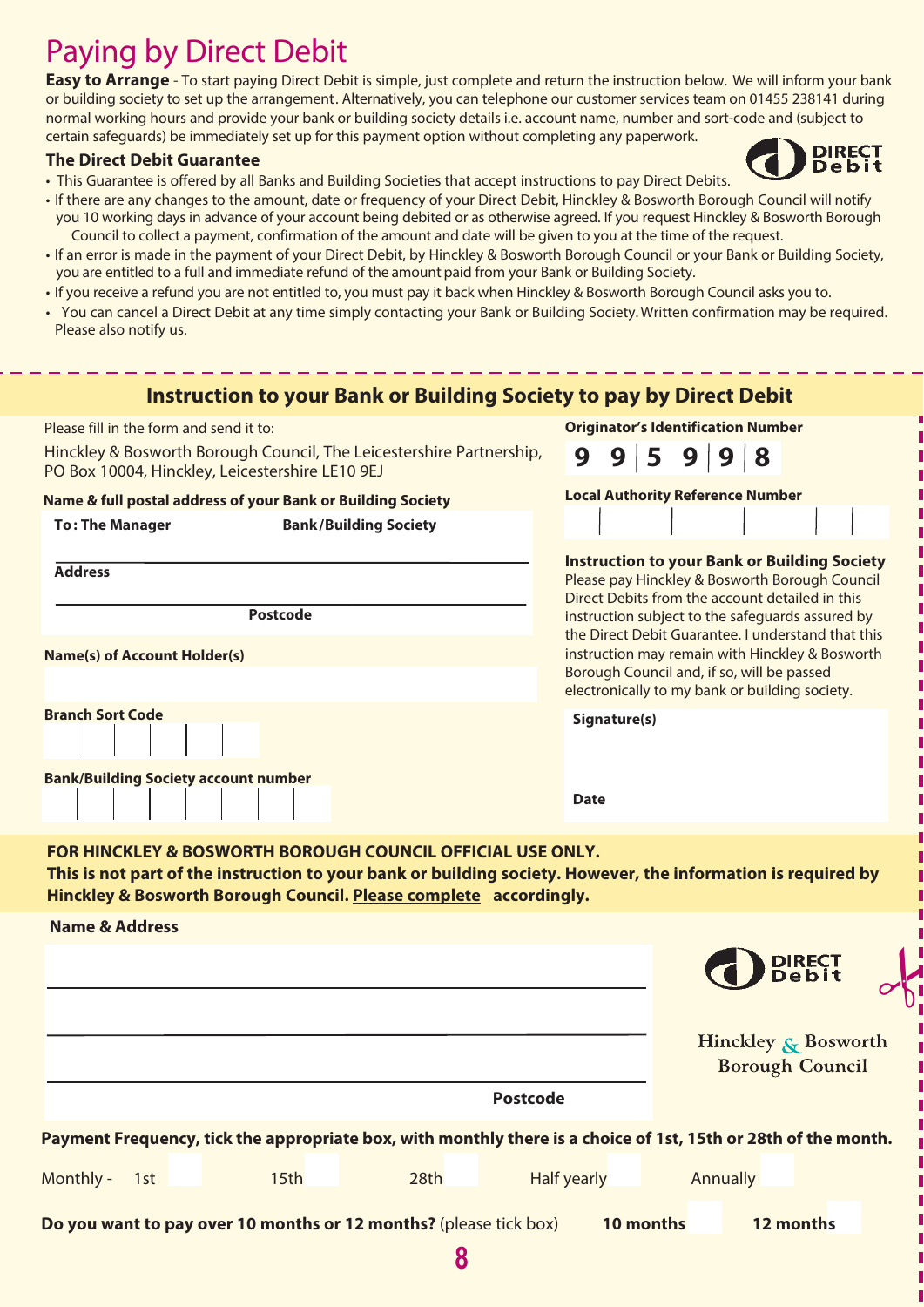## What is the money spent on?

| 2021/22                     |                 |                                        |                                                           |                                    | 2022/2023 |                                        |                                           |  |  |
|-----------------------------|-----------------|----------------------------------------|-----------------------------------------------------------|------------------------------------|-----------|----------------------------------------|-------------------------------------------|--|--|
| <b>Expenditure</b><br>£'000 | Income<br>£'000 | <b>Net</b><br><b>Spending</b><br>£'000 |                                                           | <b>Expenditure Income</b><br>£'000 | £'000     | <b>Net</b><br><b>Spending</b><br>£'000 | <b>D</b> Equivalent<br>after funding<br>£ |  |  |
| 871                         | 694             | 177                                    | <b>Highways</b>                                           | 920                                | 712       | 208                                    | 2.53                                      |  |  |
| 6,912                       | 5,170           | 1,742                                  | Planning &<br><b>Economic Development</b>                 | 7,159                              | 5,283     | 1,876                                  | 22.81                                     |  |  |
| 2,142                       | 1,153           | 989                                    | <b>Recreation &amp; Tourism</b>                           | 2,142                              | 1,035     | 1,107                                  | 13.47                                     |  |  |
| 1,240                       | 154             | 1,086                                  | <b>Environmental Health</b>                               | 1,222                              | 154       | 1,068                                  | 12.99                                     |  |  |
| 6,185                       | 2,119           | 4,066                                  | <b>Refuse Collection &amp; Street</b><br><b>Cleansing</b> | 6,163                              | 2,173     | 3,990                                  | 48.47                                     |  |  |
| 17,157                      | 15,549          | 1,608                                  | <b>Housing</b>                                            | 15,538                             | 13,761    | 1,777                                  | 21.60                                     |  |  |
| 11,191                      | 11,191          | $\mathbf{0}$                           | <b>Housing Revenue Account</b>                            | 11,067                             | 11,067    | $\Omega$                               | 0.00                                      |  |  |
| 17,119                      | 15,688          | 1,431                                  | <b>Other Services</b>                                     | 17,210                             | 15,282    | 1,928                                  | 23.42                                     |  |  |
| 62,817                      | 51,718          | 11,099                                 | <b>Gross Expenditure</b>                                  | 61,421                             | 49,467    | 11,954                                 | 145.29                                    |  |  |
|                             |                 | 528                                    | <b>Transfer to (Use of) Reserves</b>                      |                                    |           | (31)                                   | (0.42)                                    |  |  |
|                             |                 | 11,627                                 | <b>Borough Net Expenditure</b>                            |                                    |           | 11,923                                 | 144.87                                    |  |  |
|                             |                 |                                        | <b>Borough Funding *</b>                                  |                                    |           | (6,272)                                |                                           |  |  |
|                             |                 |                                        | <b>Band D Council Tax</b>                                 |                                    |           | 5,651                                  |                                           |  |  |

|                                          |       | <b>Per Band D</b><br><b>Equivalent</b> |
|------------------------------------------|-------|----------------------------------------|
| * BOROUGH FUNDING                        | £'000 | £                                      |
| <b>Business Rates</b>                    | 5,703 | 146.18                                 |
| <b>New Homes Bonus</b>                   | 529   | 13.57                                  |
| <b>Collection Fund Surplus/(Deficit)</b> | 40    | 1.02                                   |
|                                          | 6,272 | 160.77                                 |

#### **Costs of Refuse Collection & Recycling Funded from Council Tax 2022/23**

This table shows the **annual** net costs for the refuse and recycling services for 2022/23 that are being funded from council tax, expressed as cost per household and at each property band. Council tax only funds **43.8%** of our total net spending.

|                                | per<br><b>Household   Equivalent</b><br>£p | <b>Band D</b><br>£p | <b>Band</b><br>A<br>£p | <b>Band</b><br>в<br>£p |
|--------------------------------|--------------------------------------------|---------------------|------------------------|------------------------|
| Recycling                      | 35.86                                      | 18.84               | 12.56                  | 14.66                  |
| Refuse                         | 27.54                                      | 14.47               | 9.65                   | 11.25                  |
| Total<br>Refuse &<br>Recycling | 63.40                                      | 33.31               | 22.21                  | 25.91                  |

|                                                  | <b>Band</b><br>£p | D<br>£p                                       | <b>Band Band Band</b><br>£p | £p | <b>Band</b><br>G<br>£p | <b>Band</b><br>н<br>£p |
|--------------------------------------------------|-------------------|-----------------------------------------------|-----------------------------|----|------------------------|------------------------|
| Recycling                                        |                   | 16.75   18.84   23.03   27.22   31.40   37.68 |                             |    |                        |                        |
| <b>Refuse</b>                                    |                   | 12.86 14.47 17.69 20.90 24.12 28.94           |                             |    |                        |                        |
| <b>Total</b><br><b>Refuse &amp;</b><br>Recycling |                   | 29.61 33.31 40.72 48.12 55.52 66.62           |                             |    |                        |                        |

## How the charge is made up

| £'000  | Per Band D<br><b>Equivalent</b><br>£ |
|--------|--------------------------------------|
| 5,651  | 144.87                               |
| 2,282  | 58.50                                |
| 7,933  | 203.37                               |
| 56,681 | 1,452.96                             |
| 2,898  | 74.29                                |
| 10,074 | 258.23                               |
| 77,586 | 1,988.85                             |
|        |                                      |